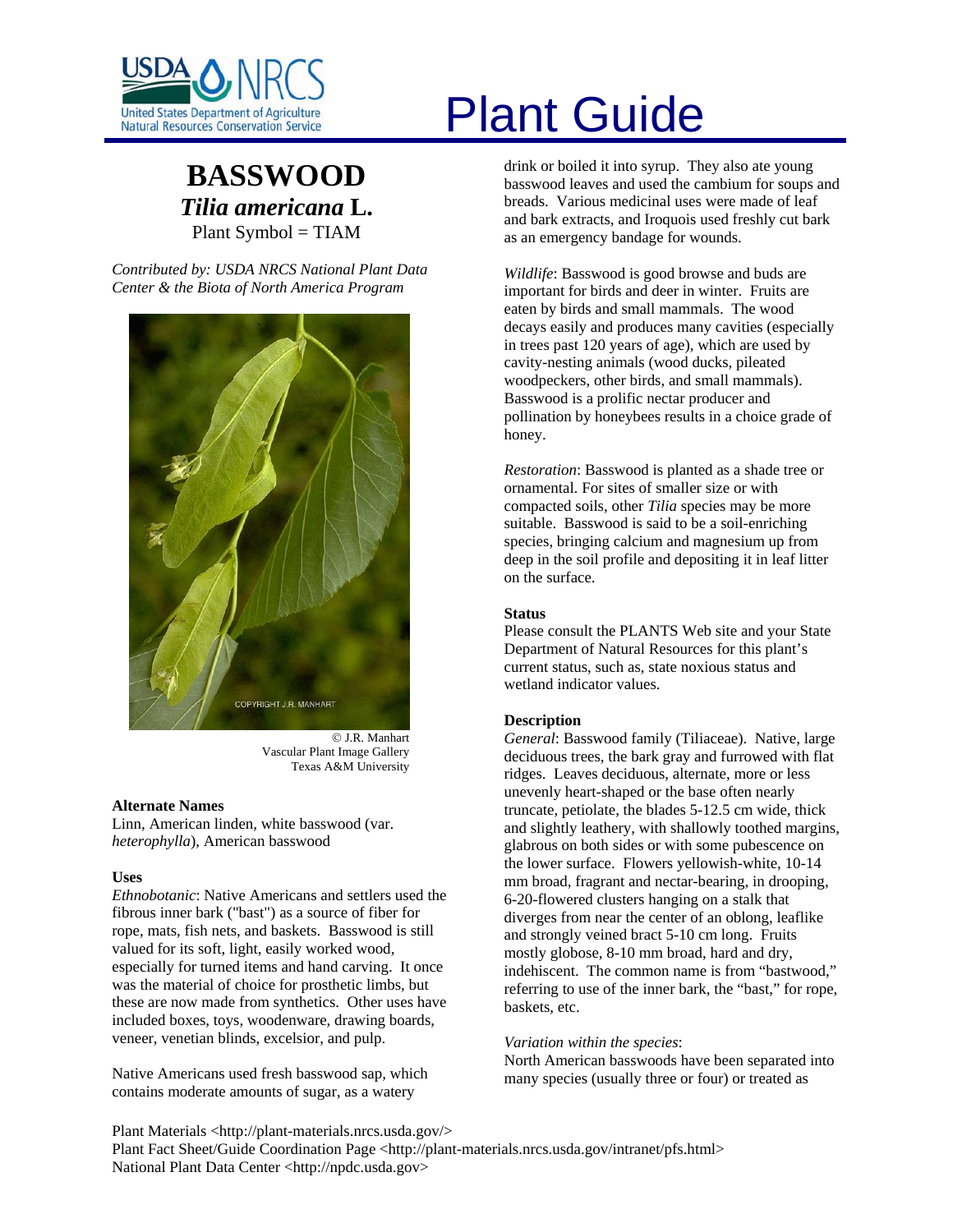several varieties within only a single species. "Given the inconstancy of most vegetative and reproductive characters [of North American basswood], the ecophenic, ecotypic, and seasonal variation in vestiture, and also the probability of introgression," trichome morphology provides the best evidence for recognizing the component taxa (see Hardin 1990). a. *Tilia americana* var. *americana*

 synonym: *Tilia neglecta* Spach b. *Tilia americana* var. *heterophylla* (Vent.) Loud. synonym: *Tilia heterophylla* Vent.

 synonym: *Tilia michauxii* Nutt. c. *Tilia americana* var. *caroliniana* (P. Mill.) Castigl. synonym: *Tilia caroliniana* P. Mill. synonym: *Tilia floridana* Small

The varieties of *Tilia americana* intergrade, but in their typical forms are separated as follows:

a. Leaves green beneath, sometimes glaucous, glabrous or sparsely hairy with simple trichomes, sometimes with a few stellate ones.var. *americana*  a. Leaves pale or whitish beneath from the close tomentum of dense, sessile-stellate trichomes, sometimes glabrate with age but remaining stellatepubescent at least along the major veins. (b)

b. Young twigs tomentose or tomentose-hirsute; clusters of hairs on leaves more than 0.5 mm wide. var. *caroliniana*

b. Young twigs glabrous; clusters of hairs on leaves less than 0.5 mm wide. var. *heterophylla*

Trees identified as *Tilia neglecta* may be variants of var. *americana* or they have been suggested to be introgressants between var. *americana* and var. *heterophylla*. *Tilia floridana* is often recognized as separate entity.

*Distribution*: *Tilia americana* is native to the Northern Deciduous and Great Lakes - St. Lawrence forest regions of North America. It also extends into grassland areas along river courses in Manitoba and the mid-western United States, where it forms a component of riverine gallery forests. In Canada, it is found from western New Brunswick into southern and central Québec and Ontario, extending as far west as north-western Ontario (along the U.S. border) and southern Manitoba. In the United States, the species occurs as far south as the mountainous regions of North Carolina, Tennessee, and northern Arkansas. The western limit for the species is southcentral Manitoba and North Dakota, and along the Niobrara River in north-central Nebraska. For current distribution, please consult the Plant Profile page for this species on the PLANTS Web site.

### **Adaptation**

Basswood occurs on rich, mesic sites (coves, lower slopes, river bottoms), usually on deep, well-drained soils. It rarely occurs in pure stands but is usually mixed with other forest species. Var. *americana* is codominant in the sugar maple-basswood cover type and all varieties are a common component of many other rich forests. Basswood occurs up to 1500 meters elevation in the southern Appalachian Mountains. Flowering May-June (-July), usually 1-4 weeks after the leaves appear in mid-May. Seeds are dispersed in October.

### **Establishment**

Seed production begins in basswoods about 15 years old (or as early as 8 years) and continues until the trees reach at least 100 years. Heavy seed crops are irregular but good quantities of seed are produced at 1- to 3-year intervals. Germination in the first year or two is often poor, apparently because of an impermeable testa, but seeds may remain dormant and viable in seed banks for up to three years. Few established seedlings are found where the species forms a major component of the canopy, apparently because seedling loss from herbivory by rabbits and deer.

Seedlings can establish in as little as 25% of full sunlight, but heavy shade limits subsequent growth and development. Seedling growth begins slowly, but established young trees are fairly fast-growing. The typical life of a basswood is about 100 years but some are known to live 140-200 years.

Basswood stump sprouts are often very common, and this may produce trees growing in close clusters. Stump sprouts arise from the main stem after its death, fire or logging injury, or aging, or even after disturbance of the surrounding stand. Almost all basswoods 10 cm or less d.b.h. will sprout from the stump, and sprouts have been obtained from basswoods over 100 years old.

## **Management**

Basswood stump sprouts can be managed for saw timber. The number of sprouts declines with the age and size of the cut trees. Since sprouts originating at or below the ground line are more resistant to butt rot, stumps should be cut very close to the ground or burned. Early thinning of sprouts is needed to ensure good quality and rapid growth.

Over-browsing by high densities of white-tailed deer can result in basswood seedling height growth reduction or even complete loss of basswood from